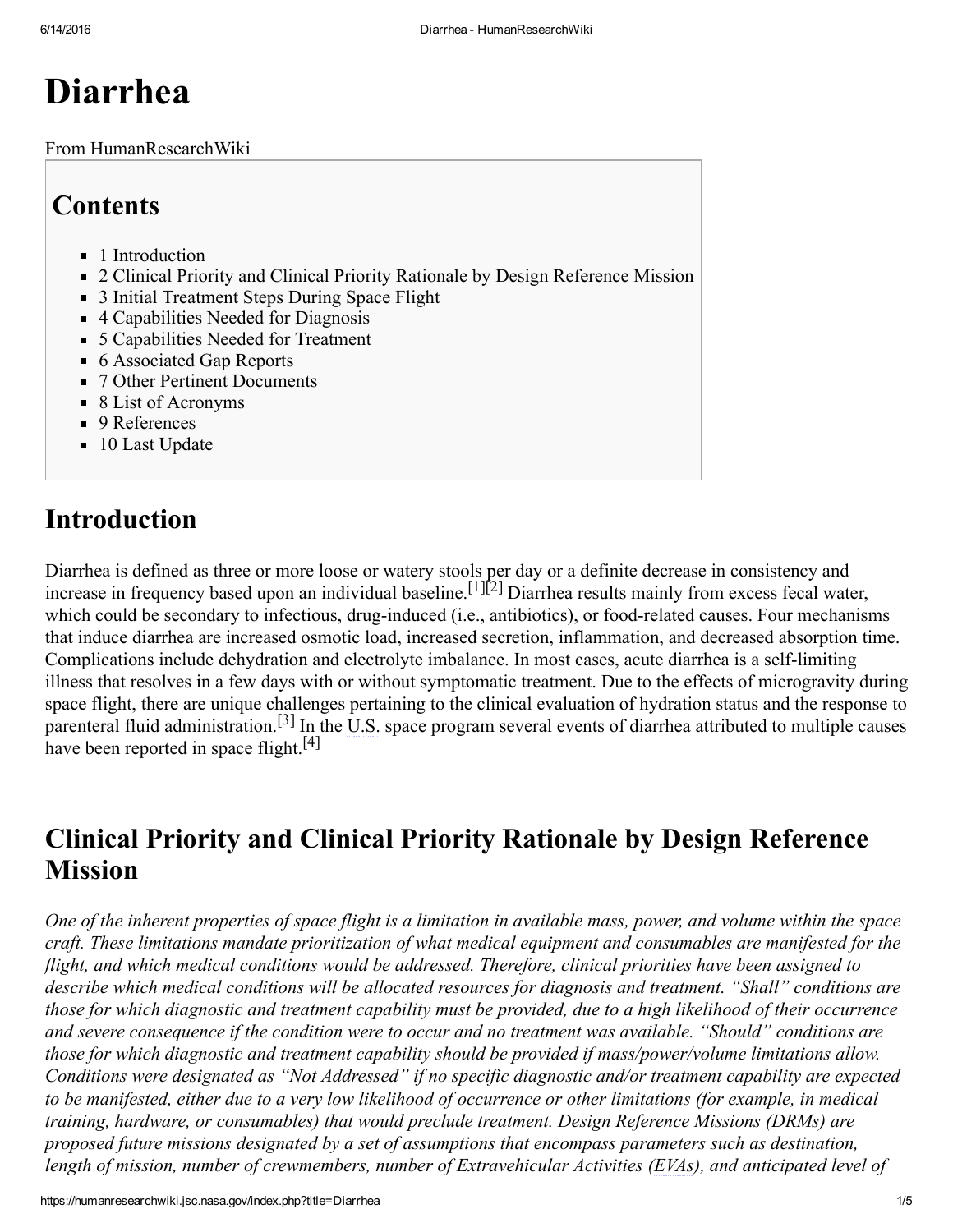6/14/2016 Diarrhea HumanResearchWiki

care. The clinical priorities for all medical conditions on the Exploration Medical Condition List (EMCL) can be found here [\(https://humanresearchwiki.jsc.nasa.gov/index.php?title=Category:All\\_DRM\)](https://humanresearchwiki.jsc.nasa.gov/index.php?title=Category:All_DRM). The EMCL document may be accessed here [\(https://humanresearchwiki.jsc.nasa.gov/images/6/62/EMCL\\_RevC\\_2013.pdf\)](https://humanresearchwiki.jsc.nasa.gov/images/6/62/EMCL_RevC_2013.pdf).

| <b>Design Reference Mission</b>                                                                                                                                                        | <b>Clinical</b><br><b>Priority</b> | <b>Clinical Priority Rationale</b>                                                                                                                                                                                                                                                                                                   |
|----------------------------------------------------------------------------------------------------------------------------------------------------------------------------------------|------------------------------------|--------------------------------------------------------------------------------------------------------------------------------------------------------------------------------------------------------------------------------------------------------------------------------------------------------------------------------------|
| Lunar sortie mission<br>Assumptions:<br>$\blacksquare$ 4 crewmembers (3 males, 1<br>female)<br>14 days total<br>4 EVAs/ crewmember<br>Level of Care 3                                  | Shall                              | Diarrhea occurring on a lunar sortie mission can be a<br>major inconvenience for the affected crewmember as<br>well as a health hazard to the rest of the crew. Without<br>treatment capability, complications such as dehydration<br>and electrolyte imbalances can occur. Therefore,<br>treatment capability shall be manifested.  |
| Lunar outpost mission<br>Assumptions:<br>$\blacksquare$ 4 crewmembers (3 males, 1<br>female)<br>$\blacksquare$ 180 days total<br>90 EVAs/ crewmember<br>$\blacksquare$ Level of Care 4 | Shall                              | Diarrhea occurring on a lunar outpost mission can be a<br>major inconvenience for the affected crewmember as<br>well as a health hazard to the rest of the crew. Without<br>treatment capability, complications such as dehydration<br>and electrolyte imbalances can occur. Therefore,<br>treatment capability shall be manifested. |
| Near-Earth Asteroid (NEA) mission<br>Assumptions:<br>$\blacksquare$ 3 crewmembers (2 males, 1<br>female)<br>■ 395 days total<br>30 EVAs/ crewmember<br>Level of Care 5                 | Shall                              | Diarrhea occurring on a NEA mission can be a major<br>inconvenience for the affected crewmember as well as a<br>health hazard to the rest of the crew. Without treatment<br>capability, complications such as dehydration and<br>electrolyte imbalances can occur. Therefore, treatment<br>capability shall be manifested.           |

# <span id="page-1-0"></span>Initial Treatment Steps During Space Flight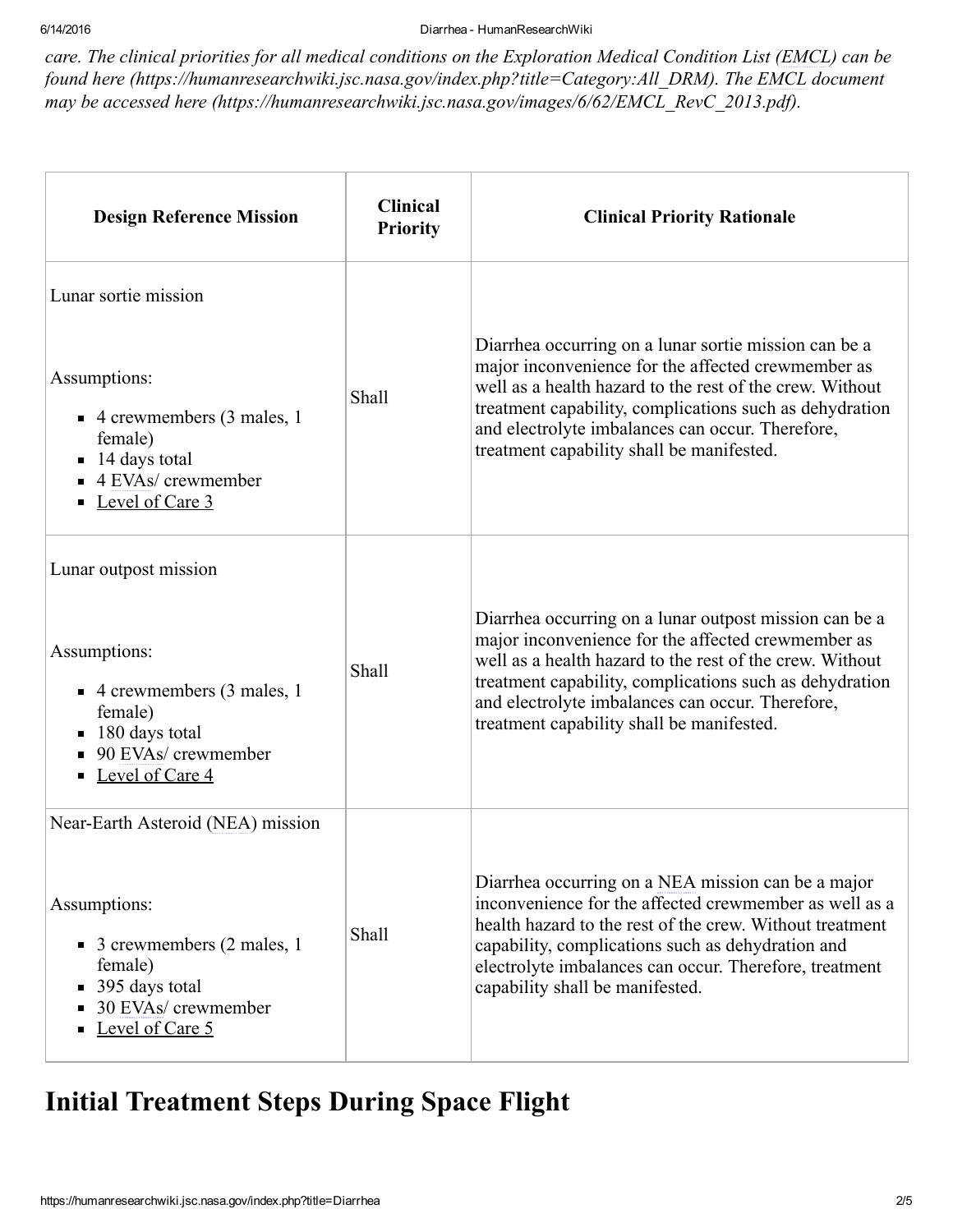6/14/2016 Diarrhea HumanResearchWiki

A link is provided to a prior version of the International Space Station (ISS) Medical Checklist, which outlines the initial diagnostic and treatment steps recommended during space flight for various conditions which may be encountered onboard the ISS. Further diagnostic and treatment procedures beyond the initial steps outlined in the Medical Checklist are then recommended by the ground-based Flight Surgeon, depending on the clinical scenario. Please note that this version does not represent current diagnostic or treatment capabilities available on the ISS. While more recent versions of this document are not accessible to the general public, the provided version of the checklist can still provide a general sense of how medical conditions are handled in the space flight environment. Medical Checklists will be developed for exploration missions at a later point in time.

Please note this file is over 20 megabytes (MB) in size, and may take a few minutes to fully download.

ISS Medical Checklist [\(http://www.nasa.gov/centers/johnson/pdf/163533main\\_ISS\\_Med\\_CL.pdf\)](http://www.nasa.gov/centers/johnson/pdf/163533main_ISS_Med_CL.pdf)

# <span id="page-2-0"></span>Capabilities Needed for Diagnosis

The following is a hypothetical list of capabilities that would be helpful in diagnosis. It does not necessarily represent the current capabilities available onboard current spacecraft or on the ISS, and may include capabilities that are not yet feasible in the space flight environment.

- Vital signs measurement capability (blood pressure, pulse, respiratory rate, temperature, pulse oximetry, as required per the patient's clinical state)
- Auscultation device (such as a stethoscope)
- Stool analysis
- **Blood analysis**
- Culturing capability

### <span id="page-2-1"></span>Capabilities Needed for Treatment

The following is a hypothetical list of capabilities that would be helpful in treatment. It does not necessarily represent the current capabilities available onboard current spacecraft or on the ISS, and may include capabilities that are not yet feasible in the space flight environment.

- Anti-motility agents (such as Imodium)
- Oral rehydration solution
- $\blacksquare$  Intravenous (IV) start and administration kit
- IV pump or pressure infuser
- Intravascular volume replacement (such as IV fluids)
- Sharps container
- Non-sterile gloves
- **Antibiotics**
- **Personal protective equipment**
- Maximum Absorbency Garment (MAG)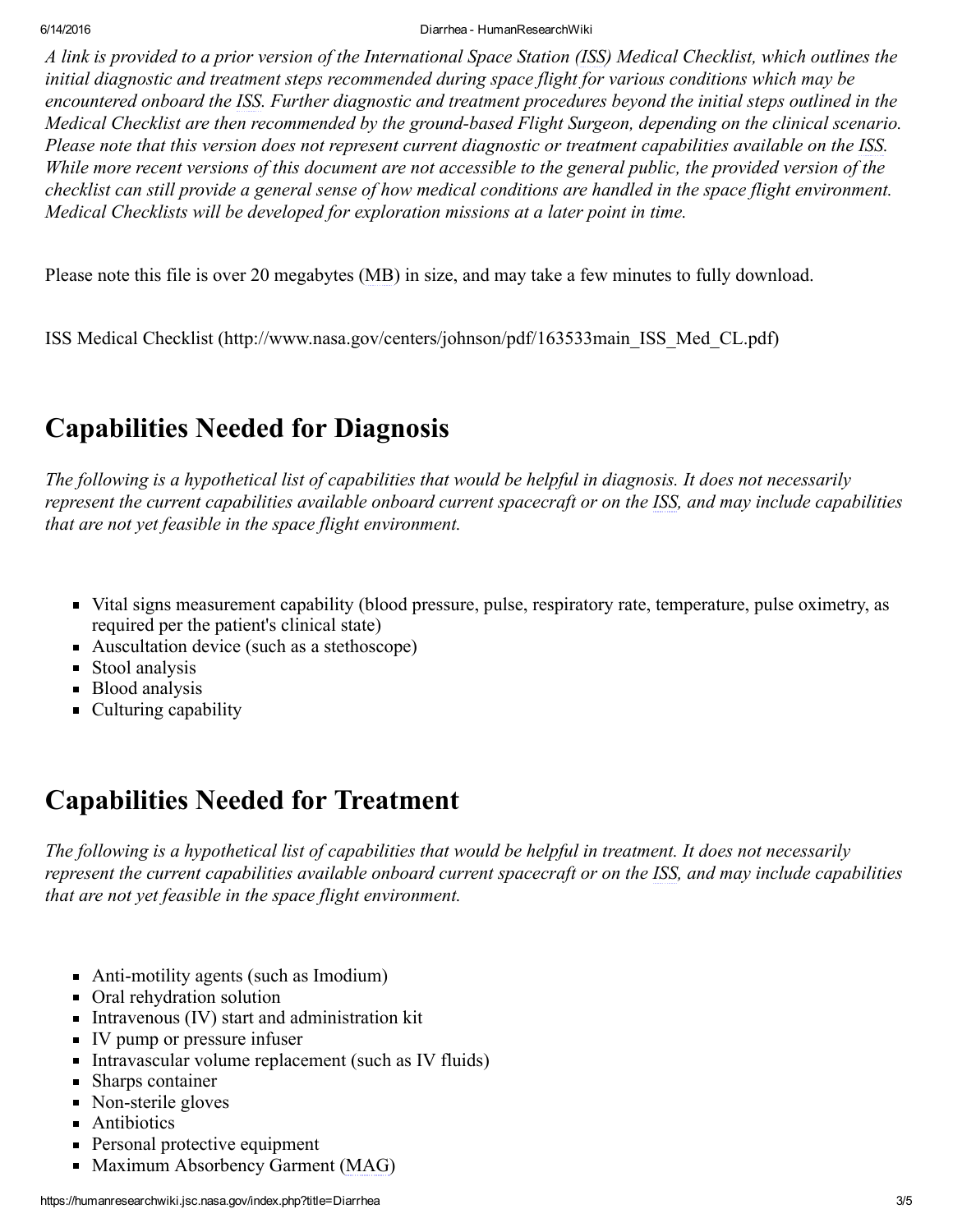# <span id="page-3-0"></span>Associated Gap Reports

The NASA Human Research Program (HRP) identifies gaps in knowledge about the health risks associated with human space travel and the ability to mitigate such risks. The overall objective is to identify gaps critical to human space missions and close them through research and development. The gap reports that are applicable to this medical condition are listed below. A link to all of the HRP gaps can be found here [\(http://humanresearchroadmap.nasa.gov/Gaps/\).](http://humanresearchroadmap.nasa.gov/Gaps/)

[2.01](https://humanresearchwiki.jsc.nasa.gov/index.php?title=2.01) We do not know the quantified health and mission outcomes due to medical events during exploration missions.

[2.02](https://humanresearchwiki.jsc.nasa.gov/index.php?title=2.02) We do not know how the inclusion of a physician crew medical officer quantitatively impacts clinical outcomes during exploration missions.

[3.01](https://humanresearchwiki.jsc.nasa.gov/index.php?title=3.01) - We do not know the optimal training methods for in-flight medical conditions identified on the Exploration Medical Condition List taking into account the crew medical officer's clinical background. (Closed)

[3.03](https://humanresearchwiki.jsc.nasa.gov/index.php?title=3.03) - We do not know which emerging technologies are suitable for in-flight screening, diagnosis, and treatment during exploration missions.

[4.01](https://humanresearchwiki.jsc.nasa.gov/index.php?title=4.01) We do not have the capability to provide a guided medical procedure system that integrates with the medical system during exploration missions.

[4.05](https://humanresearchwiki.jsc.nasa.gov/index.php?title=4.05) We do not have the capability to measure laboratory analytes in a minimally invasive manner during exploration missions.

[4.12](https://humanresearchwiki.jsc.nasa.gov/index.php?title=4.12) We do not have the capability to generate and utilize sterile intravenous fluid from potable water during exploration missions.

[4.14](https://humanresearchwiki.jsc.nasa.gov/index.php?title=4.14) We do not have the capability to track medical inventory in a manner that integrates securely with the medical system during exploration missions.

[4.15](https://humanresearchwiki.jsc.nasa.gov/index.php?title=4.15) Lack of medication usage tracking system that includes automatic time stamping and crew identification

[4.17](https://humanresearchwiki.jsc.nasa.gov/index.php?title=4.17) - We do not have the capability to package medications to preserve stability and shelf-life during exploration missions.

[4.19](https://humanresearchwiki.jsc.nasa.gov/index.php?title=4.19) - We do not have the capability to monitor physiological parameters in a minimally invasive manner during exploration missions.

[4.23](https://humanresearchwiki.jsc.nasa.gov/index.php?title=4.23) - We do not have the capability to auscultate, transmit, and record body sounds during exploration missions.

[4.24](https://humanresearchwiki.jsc.nasa.gov/index.php?title=4.24) Lack of knowledge regarding the treatment of conditions on the Space Medicine Exploration Medical Condition List in remote, resource poor environments (Closed)

[5.01](https://humanresearchwiki.jsc.nasa.gov/index.php?title=5.01) We do not have the capability to comprehensively manage medical data during exploration missions.

### <span id="page-3-1"></span>Other Pertinent Documents

### <span id="page-3-2"></span>List of Acronyms

| <b>DRM</b> | Design Reference Mission                       |
|------------|------------------------------------------------|
|            |                                                |
| E          |                                                |
|            | <b>EMCL</b> Exploration Medical Condition List |
|            | <b>Extravehicular Activity</b>                 |
|            |                                                |
|            |                                                |
|            |                                                |